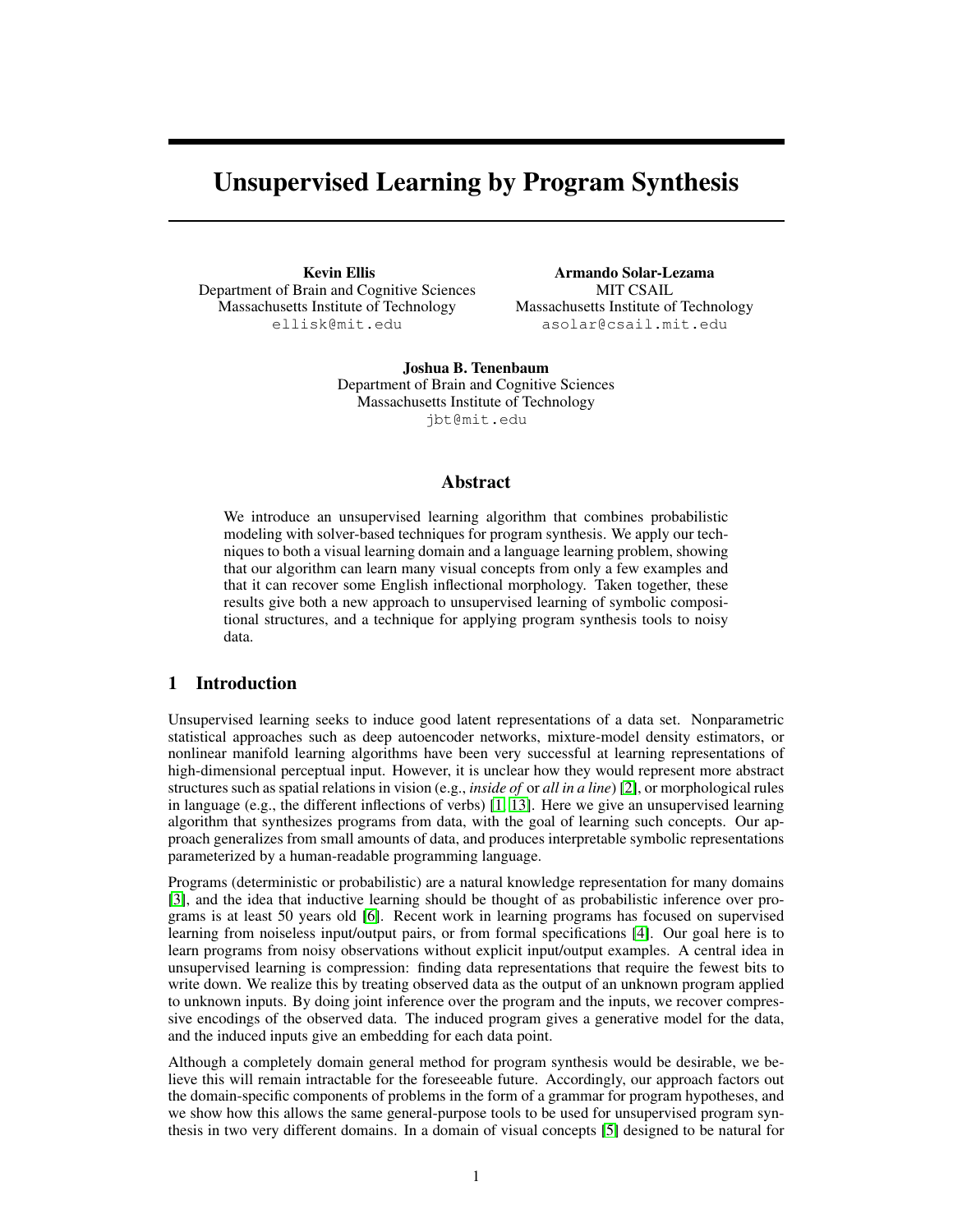humans but difficult for machines to learn, we show that our methods can synthesize simple graphics programs representing these visual concepts from only a few example images. These programs outperform both previous machine-learning baselines and several new baselines we introduce. We also study the domain of learning morphological rules in language, treating rules as programs and inflected verb forms as outputs. We show how to encode prior linguistic knowledge as a grammar over programs and recover human-readable linguistic rules, useful for both simple stemming tasks and for predicting the phonological form of new words.

## 2 The unsupervised program synthesis algorithm

The space of all programs is vast and often unamenable to the optimization methods used in much of machine learning. We extend two ideas from the program synthesis community to make search over programs tractable:

Sketching: In the sketching approach to program synthesis, one manually provides a *sketch* of the program to be induced, which specifies a rough outline of its structure [7]. Our sketches take the form of a probabilistic context-free grammar and make explicit the domain specific prior knowledge.

**Symbolic search:** Much progress has been made in the engineering of general-purpose symbolic solvers for Satisfiability Modulo Theories (SMT) problems [8]. We show how to translate our sketches into SMT problems. Program synthesis is then reduced to solving an SMT problem. These are intractable in general, but often solved efficiently in practice due to the highly constrained nature of program synthesis which these solvers can exploit.

Prior work on symbolic search from sketches has not had to cope with noisy observations or probabilities over the space of programs and inputs. Demonstrating how to do this efficiently is our main technical contribution.

#### 2.1 Formalization as probabilistic inference

We formalize unsupervised program synthesis as Bayesian inference within the following generative model: Draw a program  $f(\cdot)$  from a description length prior over programs, which depends upon the sketch. Draw N inputs  $\{I_i\}_{i=1}^N$  to the program  $f(\cdot)$  from a domain-dependent description length prior  $P_I(\cdot)$ . These inputs are passed to the program to yield  $\{z_i\}_{i=1}^N$  with  $z_i \triangleq f(I_i)$  ( $z_i$  "defined as"  $f(I_i)$ ). Last, we compute the observed data  $\{x_i\}_{i=1}^N$  by drawing from a noise model  $P_{x|z}(\cdot|z_i)$ .

Our objective is to estimate the unobserved  $f(\cdot)$  and  $\{I_i\}_{i=1}^N$  from the observed dataset  $\{x_i\}_{i=1}^N$ . We use this probabilistic model to define the description length below, which we seek to minimize:

$$
-\log P_f(f) + \sum_{i=1}^{N} \left( \frac{-\log P_{x|z}(x_i|f(I_i))}{\text{data reconstruction error}} \frac{-\log P_I(I_i)}{\text{data encoding length}} \right) \tag{1}
$$

#### 2.2 Defining a program space

We sketch a space of allowed programs by writing down a context free grammar  $G$ , and write  $\mathcal L$  to mean the set of all programs generated by G. Placing uniform production probabilities over each non-terminal symbol in G gives a PCFG that serves as a prior over programs: the  $P_f(\cdot)$  of Eq. 1. For example, a grammar over arithmetic expressions might contain rules that say: "expressions are either the sum of two expressions, or a real number, or an input variable  $x$ " which we write as

$$
\mathcal{E} \to \mathcal{E} + \mathcal{E} \parallel \mathbb{R} \parallel x \tag{2}
$$

Having specified a space of programs, we define the meaning of a program in terms of SMT primitives, which can include objects like tuples, real numbers, conditionals, booleans, etc [8]. We write  $\tau$  to mean the set of expressions built of SMT primitives. Formally, we assume G comes equipped with a denotation for each rule, which we write as  $\llbracket \cdot \rrbracket : \mathcal{L} \to \tau \to \tau$ . The denotation of a rule in  $\mathcal{G}$ is always written as a function of the denotations of that rule's children. For example, a denotation for the grammar in Eq. 2 is (where  $I$  is a program input):

$$
\llbracket \mathcal{E}_1 + \mathcal{E}_2 \rrbracket(I) = \llbracket \mathcal{E}_1 \rrbracket(I) + \llbracket \mathcal{E}_2 \rrbracket(I) \qquad \llbracket r \in \mathbb{R} \rrbracket(I) = r \qquad \llbracket x \rrbracket(I) = I \tag{3}
$$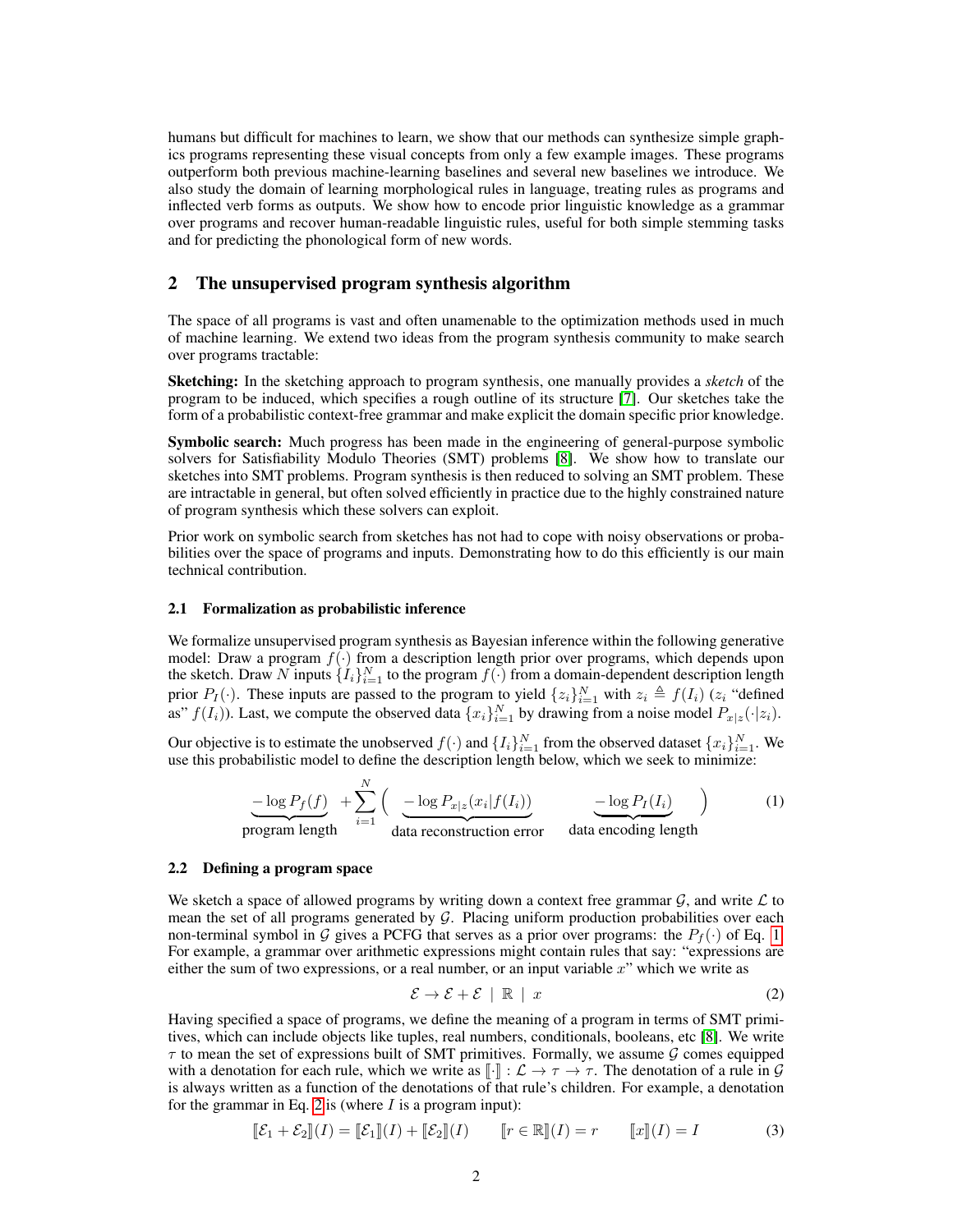Defining the denotations for a grammar is straightforward and analogous to writing a "wrapper library" around the core primitives of the SMT solver. Our formalization factors out the grammar and the denotation, but they are tightly coupled and, in other synthesis tools, written down together [7, 9].

The denotation shows how to construct an SMT expression from a single program in  $\mathcal{L}$ , and we use it to build an SMT expression that represents the space of all programs such that its solution tells which program in the space solves the synthesis problem. The SMT solver then solves jointly for the program and its inputs, subject to an upper bound upon the total description length. This builds upon prior work in program synthesis, such as [9], but departs in the quantitative aspect of the constraints and in not knowing the program inputs. Due to space constraints, we only briefly describe the synthesis algorithm, leaving a detailed discussion to the Supplement.

We use Algorithm 1 to generate an SMT formula that (1) defines the space of programs  $\mathcal{L}$ ; (2) computes the description length of a program; and (3) computes the output of a program on a given input. In Algorithm 1 the returned description length l corresponds to the  $-\log P_f(f)$  term of Eq. 1 while the returned evaluator  $f(\cdot)$  gives us the  $f(I_i)$  terms. The returned constraints A ensure that the program computed by  $f(\cdot)$  is a member of  $\mathcal{L}$ .

The SMT formula generated by Algorithm 1 must be supplemented with constraints that compute the data reconstruction error and data encoding length of Eq. 1. We handle infinitely recursive grammars by bounding the depth of recursive calls to the Generate procedure, as in [7].

SMT solvers are not designed to minimize loss functions, but to verify the satisfiability of a set of constraints. We minimize Eq. 1 by first asking the solver for any solution, then adding a constraint saying its solution must have smaller description length than the one found previously, etc. until it can find no better solution.

# 3 Experiments

## 3.1 Visual concept learning

Humans quickly learn new visual concepts, often from only a few examples [2, 5, 10]. In this section, we present evidence that an unsupervised program synthesis approach can also learn visual concepts from a small number of examples. Our approach is as follows: given a set of example images, we automatically parse them into a symbolic form. Then, we synthesize a program that maximally compresses these parses. Intuitively, this pro-

| <b>Algorithm 1</b> SMT encoding of programs generated by<br>production P of grammar $\mathcal G$ |
|--------------------------------------------------------------------------------------------------|
| function Generate( $\mathcal{G}, \llbracket \cdot \rrbracket, P$ ):                              |
| <b>Input:</b> Grammar $\mathcal{G}$ , denotation $\lbrack \cdot \rbrack$ , non-terminal P        |
| <b>Output:</b> Description length $l : \tau$ ,                                                   |
| evaluator $f : \tau \to \tau$ , assertions $A : 2^{\tau}$                                        |
| choices $\leftarrow \{P \rightarrow K(P', P'', \ldots) \in \mathcal{G}\}\$                       |
| $n \leftarrow  choices $                                                                         |
| for $r = 1$ to n do                                                                              |
| let $K(P_r^1, \ldots, P_r^k)$ = choices( <i>r</i> )                                              |
| for $j=1$ to k do                                                                                |
| $l_r^j, f_r^j, A_r^j \leftarrow$ Generate( $\mathcal{G}, \llbracket \cdot \rrbracket, P_r^j$ )   |
| end for                                                                                          |
| $l_r \leftarrow \sum_i l_r^j$                                                                    |
| // Denotation is a function of child denotations                                                 |
| // Let $g_r$ be that function for choices $(r)$                                                  |
| // $Q^1, \cdots, Q^k : \mathcal{L}$ are arguments to constructor $K$                             |
| let $g_r([Q^1](I), \dots, [Q^k](I)) =$                                                           |
| $\llbracket K(Q^1,\ldots,Q^k)\rrbracket(I)$                                                      |
| $f_r(I) \leftarrow g_r(f_r^1(I), \cdots, f_r^k(I))$                                              |
| end for                                                                                          |
| // Indicator variables specifying which rule is used                                             |
| // Fresh variables unused in any existing formula                                                |
| $c_1, \cdots, c_n$ = FreshBooleanVariable()                                                      |
| $A_1 \leftarrow \bigvee_i c_j$                                                                   |
| $A_2 \leftarrow \forall i \neq k \cdot \neg(c_i \wedge c_k)$                                     |

 $A_2 \leftarrow \forall j \neq k : \neg(c_j \wedge c_k)$  $A \leftarrow A_1 \cup A_2 \cup \bigcup_{r,j} A_r^j$  $l = \log n + \text{if}(c_1, l_1, \text{if}(c_2, l_2, \dots))$  $f(I) = \text{if}(c_1, f_1(I), \text{if}(c_2, f_2(I), \dots))$ return  $l, f, A$ 

gram encodes the common structure needed to draw each of the example images.

We take our visual concepts from the Synthetic Visual Reasoning Test (SVRT), a set of visual classification problems which are easily parsed into distinct shapes. Fig. 1 shows three examples of SVRT concepts. Fig. 2 diagrams the parsing procedure for another visual concept: two arbitrary shapes bordering each other.

We defined a space of simple graphics programs that control a turtle [11] and whose primitives include rotations, forward movement, rescaling of shapes, etc.; see Table 1. Both the learner's observations and the graphics program outputs are image parses, which have three sections: (1) A list of shapes. Each shape is a tuple of a unique ID, a scale from 0 to 1, and  $x$ ,  $y$  coordinates: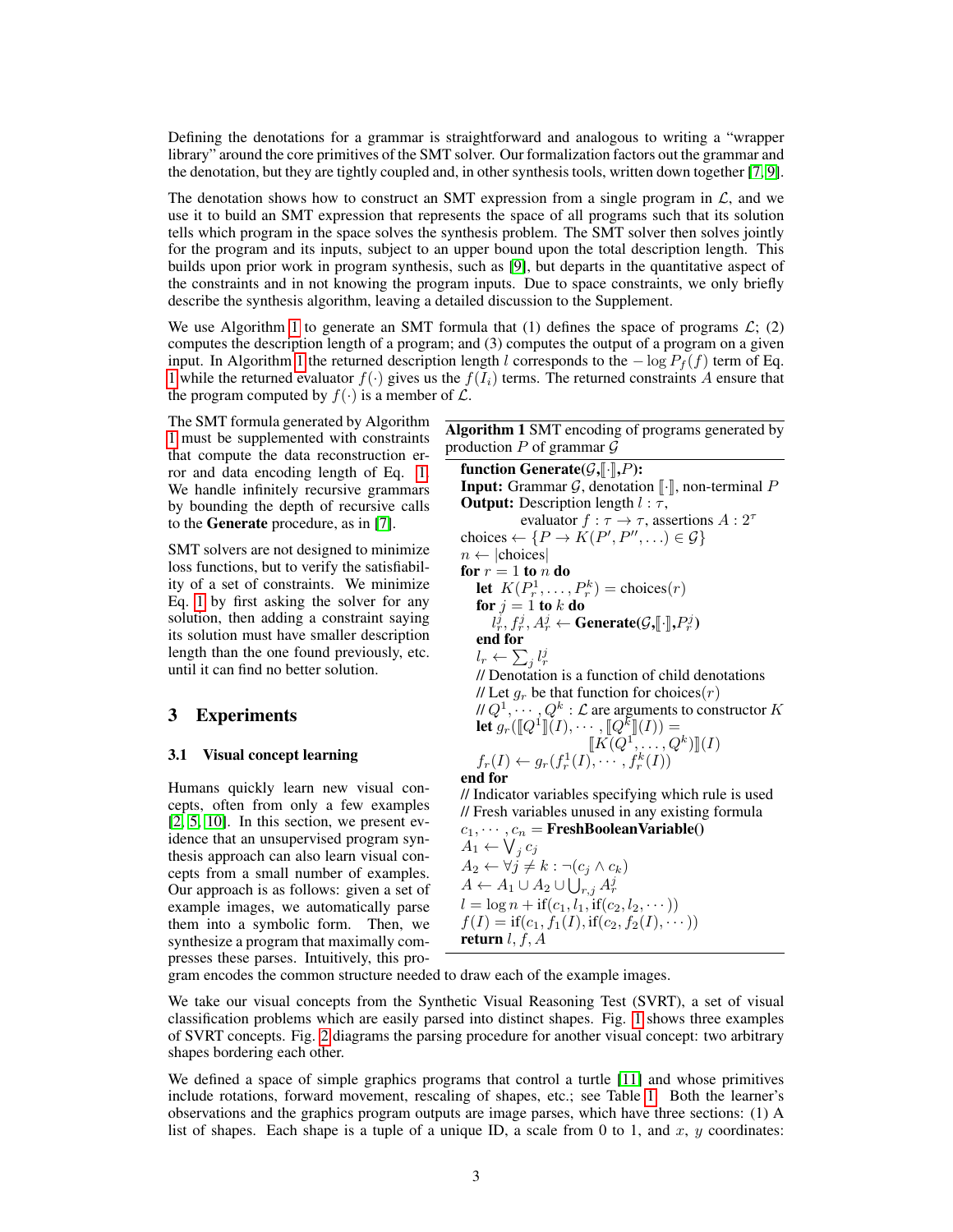$\langle$ id, scale, x, y $\rangle$ . (2) A list of containment relations contains $(i, j)$  where i, j range from one to the number of shapes in the parse. (3) A list of reflexive borders relations borders $(i, j)$  where  $i, j$  range from one to the number of shapes in the parse.

The algorithm in Section 2.2 describes purely functional programs (programs without state), but the grammar in Table 1 contains imperative commands that modify a turtle's state. We can think of imperative programs as syntactic sugar for purely functional programs that pass around a state variable, as is common in the programming languages literature [7].

The grammar of Table 1 leaves unspecified the number of program inputs. When synthesizing a program from example images, we perform a grid search over the number of inputs. Given images with N shapes and maximum shape ID D, the grid search considers D input shapes, 1 to N input positions, 0 to 2 input lengths and angles, and 0 to 1 input scales. We set the number of imperative draw commands (resp. borders, contains) to  $N$  (resp. number of topological relations).

We now define a noise model  $P_{x|z}(\cdot|\cdot)$  that specifies how a program output z produces a parse x, by defining a procedure for sampling x given z. First, the x and y coordinates of each shape are perturbed by additive noise drawn uniformly from  $-\delta$  to  $\delta$ ; in our experiments, we put  $\delta = 3$ . Then, optional borders and contains relations (see Table 1) are erased with probability 1/2. Last, because the order of the shapes is unidentifiable, both the list of shapes and the indices of the borders/containment relations are randomly permuted. The Supplement has the SMT encoding of the noise model and priors over program inputs, which are uniform.



Figure 1: Left: Pairs of examples of three SVRT concepts taken from [5]. Right: the program we synthesize from the leftmost pair. This is a turtle program capable of drawing this pair of pictures and is parameterized by a set of latent variables: shape, distance, scale, initial position, initial orientation.

To encourage translational and rotational invariance, the first turtle command is constrained to always be a teleport to a new location, and the initial orientation of the turtle, which we write as  $\theta_0$ , is made an input to the synthesized graphics program.

We are introducing an unsupervised learning algorithm, but the SVRT consists of supervised binary classification problems. So we chose to evaluate our visual concept learner by having it solve these classification problems. Given a test image  $t$  and a set of examples  $E_1$  (resp.  $E_2$ ) from class  $C_1$  (resp.  $C_2$ ), we use the decision rule  $P(t|E_1) \geq C_1$  $C_2^{\text{T}} P(t|E_2)$ , or equivalently  $P_x({t \in E_1) P_x(E_2) \geq C_1}$  $C_2^{C_1} P_x(E_1) P_x(\lbrace t \rbrace \cup E_2)$ . Each term in this decision rule is written as a marginal probability, and we approximate each marginal by lower bounding it by the largest term in its corresponding sum. This gives



Figure 2: The parser segments shapes and identifies their topological relations (contains, borders), emmitting their coordinates, topological relations, and scales.

$$
\underbrace{-l(\{t\} \cup E_1)}_{\approx \log P_x(\{t\} \cup E_1)} \underbrace{-l(E_2)}_{\approx \log P_x(E_2)} \underbrace{\geq}_{C_2} \underbrace{-l(E_1)}_{\approx \log P_x(E_1)} \underbrace{-l(\{t\} \cup E_2)}_{\approx \log P_x(\{t\} \cup E_2)} \tag{4}
$$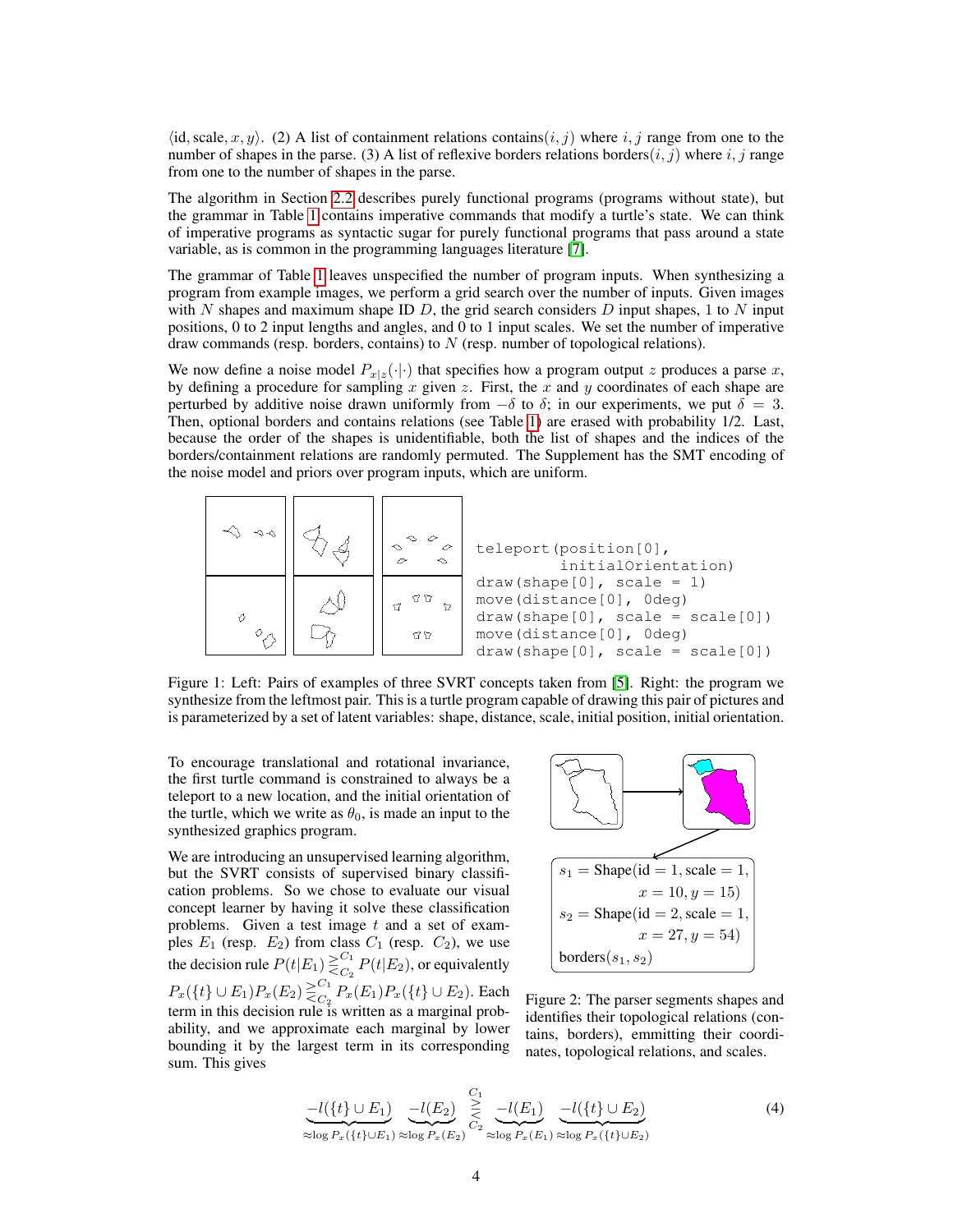| Grammar rule                                                                                                                                     | English description                                                                                                             |
|--------------------------------------------------------------------------------------------------------------------------------------------------|---------------------------------------------------------------------------------------------------------------------------------|
| $\mathcal{E} \rightarrow (\mathcal{M}; \mathcal{D})^+; \mathcal{C}^+; \mathcal{B}^+$<br>$\mathcal{M} \to \text{teleport}(\mathcal{R}, \theta_0)$ | Alternate move/draw; containment relations; borders relations<br>Move turtle to new location R, reset orientation to $\theta_0$ |
| $\mathcal{M} \to \text{move}(\mathcal{L}, \mathcal{A})$                                                                                          | Rotate by angle A, go forward by distance $\mathcal{L}$                                                                         |
| $M \rightarrow$ flipX()   flipY()                                                                                                                | Flip turtle over X/Y axis                                                                                                       |
| $M \rightarrow \text{jitter}()$                                                                                                                  | Small perturbation to turtle position                                                                                           |
| $\mathcal{D} \to \text{draw}(\mathcal{S}, \mathcal{Z})$                                                                                          | Draw shape S at scale $\mathcal Z$                                                                                              |
| $\mathcal{Z} \to 1 z_1 z_2 \cdots$                                                                                                               | Scale is either 1 (no rescaling) or program input $z_j$                                                                         |
| $\mathcal{A} \rightarrow 0^{\circ}$   $\pm 90^{\circ}$   $\theta_1$   $\theta_2$   $\cdots$                                                      | Angle is either $0^{\circ}$ , $\pm 90^{\circ}$ , or a program input $\theta_i$                                                  |
| $\mathcal{R} \rightarrow r_1   r_2   \cdots$                                                                                                     | Positions are program inputs $r_i$                                                                                              |
| $S \rightarrow s_1 s_2 \cdots$                                                                                                                   | Shapes are program inputs $s_i$                                                                                                 |
| $\mathcal{L} \to \ell_1  \ell_2  \cdots$                                                                                                         | Lengths are program inputs $\ell_i$                                                                                             |
| $\mathcal{C} \to$ contains( $\mathbb{Z}, \mathbb{Z}$ )                                                                                           | Containment between integer indices into drawn shapes                                                                           |
| $\mathcal{C} \rightarrow$ contains?( $\mathbb{Z}, \mathbb{Z}$ )                                                                                  | Optional containment between integer indices into drawn shapes                                                                  |
| $\mathcal{B} \to$ borders $(\mathbb{Z}, \mathbb{Z})$                                                                                             | Bordering between integer indices into drawn shapes                                                                             |
| $\mathcal{B} \to$ borders? $(\mathbb{Z}, \mathbb{Z})$                                                                                            | Optional bordering between integer indices into drawn shapes                                                                    |

Table 1: Grammar for the vision domain. The non-terminal  $\mathcal E$  is the start symbol for the grammar. The token ; indicates sequencing of imperative commands. Optional bordering/containment holds with probability  $1/2$ . See the Supplement for denotations of each grammar rule.

where  $l(\cdot)$  is

$$
l(E) \triangleq \min_{f,\{I_e\}_{e\in E}} -\log P_f(f) - \left(\sum_{e\in E} \log P_I(I_e) + \log P_{x|z}(E_e|f(I_e))\right) \tag{5}
$$

So, we induce 4 programs that maximally compress a different set of image parses:  $E_1, E_2, E_1 \cup$  $\{t\}$ ,  $E_2 \cup \{t\}$ . The maximally compressive program is found by minimizing Eq. 5, putting the observations  ${x_i}$  as the image parses, putting the inputs  ${I_e}$  as the parameters of the graphics program, and generating the program  $f(\cdot)$  by passing the grammar of Table 1 to Algorithm 1.

We evaluated the classification accuracy across each of the 23 SVRT problems by sampling three positive and negative examples from each class, and then evaluating the accuracy on a held out test example. 20 such estimates were made for each problem. We compare with three baselines, as shown in Fig. 3. (1) To control for the effect of our parser, we consider how well discriminative classification on the image parses performs. For each image parse, we extracted the following features: number of distinct shapes, number of rescaled shapes, and number of containment/bordering relations, for 4 integer valued features. Following [5] we used Adaboost with decision stumps on these parse features. (2) We trained two convolutional network architectures for each SVRT problem, and found that a variant of LeNet5 [12] did best; we report those results here. The Supplement has the network parameters and results for both architectures. (3) In [5] several discriminative baselines are introduced. These models are trained on low-level image features; we compare with their bestperforming model, which fed 10000 examples to Adaboost with decision stumps. Unsupervised program synthesis does best in terms of average classification accuracy, number of SVRT problems solved at  $\geq 90\%$  accuracy,<sup>1</sup> and correlation with the human data.

We do not claim to have solved the SVRT. For example, our representation does not model some geometric transformations needed for some of the concepts, such as rotations of shapes. Additionally, our parsing procedure occasionally makes mistakes, which accounts for the many tasks we solve at accuracies between 90% and 100%.

#### 3.2 Morphological rule learning

How might a language learner discover the rules that inflect verbs? We focus on English inflectional morphology, a system with a long history of computational modeling [13]. Viewed as an unsupervised learning problem, our objective is to find a compressive representation of English verbs.

<sup>&</sup>lt;sup>1</sup>Humans "learn the task" after seven consecutive correct classifications [5]. Seven correct classifications are likely to occur when classification accuracy is  $\geq 0.5^{1/7} \approx 0.9$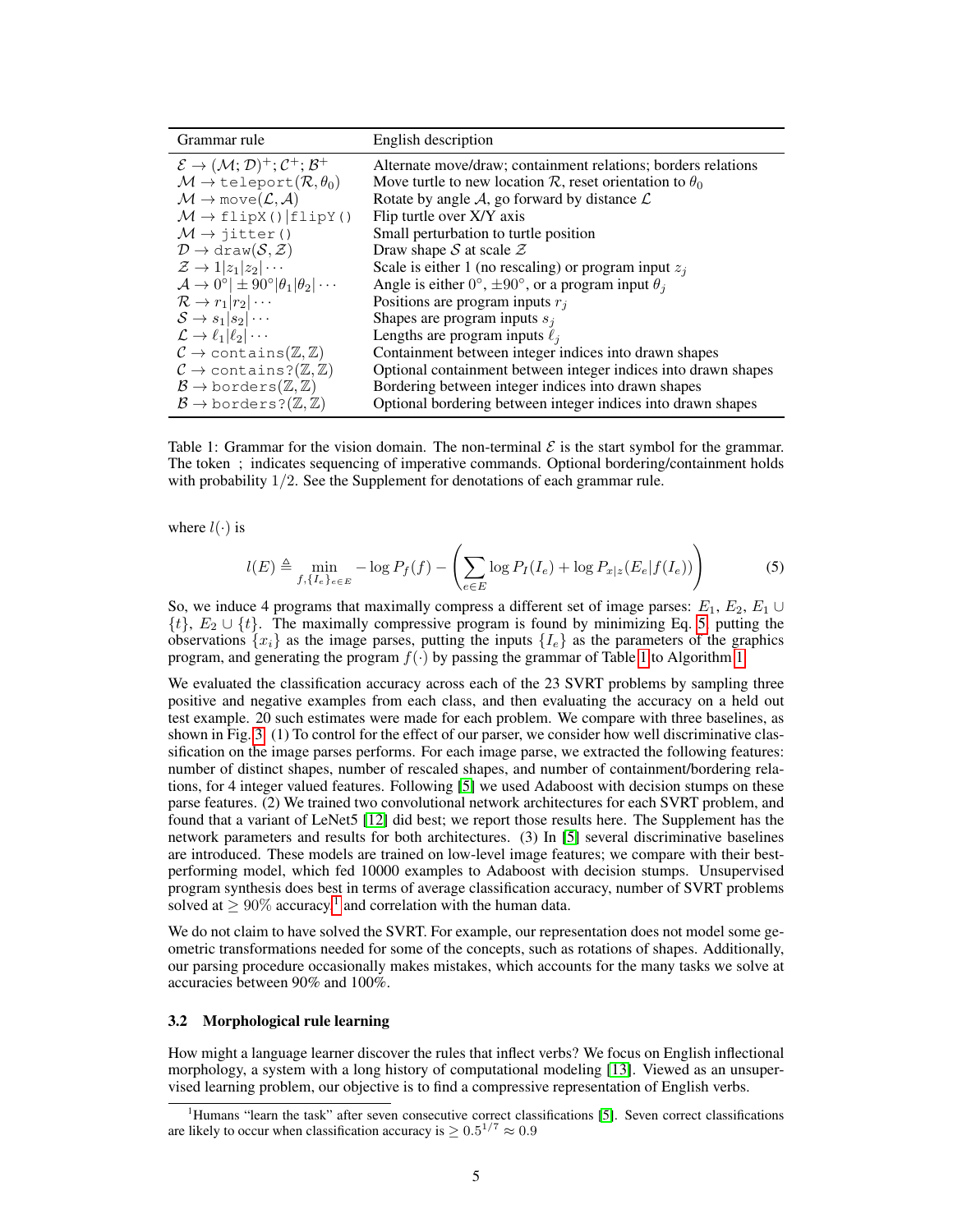

Figure 3: Comparing human performance on the SVRT with classification accuracy for machine learning approaches. Human accuracy is the fraction of humans that learned the concept: 0% is chance level. Machine accuracy is the fraction of correctly classified held out examples: 50% is chance level. Area of circles is proportional to the number of observations at that point. Dashed line is average accuracy. Program synthesis: this work trained on 6 examples. ConvNet: A variant of LeNet5 trained on 2000 examples. Parse (Image) features: discriminative learners on features of parse (pixels) trained on 6 (10000) examples. Humans given an average of 6.27 examples and solve an average of 19.85 problems [5].

We make the following simplification: our learner is presented with triples of  $\langle$ lexeme, tense, word $\rangle$ <sup>2</sup>. This ignores many of the difficulties involved in language acquisition, but see [14] for a unsupervised approach to extracting similar information from corpora. We can think of these triples as the entries of a matrix whose columns correspond to different tenses and whose rows correspond to different lexemes; see Table 3. We regard each row of this matrix as an observation (the  $\{x_i\}$  of Eq. 1) and identify stems with the inputs to the program we are to synthesize (the  $\{I_i\}$  of Eq. 1). Thus, our objective is to synthesize a program that maps a stem to a tuple of inflections. We put a description length prior over the stem and detail its SMT encoding in the the Supplement. We represent words as sequences of phonemes, and define a space of programs that operate upon words, given in Table 2.

English inflectional verb morphology has a set of regular rules that apply for almost all words, as well as a small set of words whose inflections do not follow a regular rule: the "irregular" forms. We roll these irregular forms into the noise model: with some small probability  $\epsilon$ , an inflected form is produced not by applying a rule to the stem, but by drawing a sequence of phonemes from a description length prior. In our experiments, we put  $\epsilon = 0.1$ . This corresponds to a simple "rules" plus lexicon" model of morphology, which is oversimplified in many respects but has been proposed in the past as a crude approximation to the actual system of English morphology [13]. See the Supplement for the SMT encoding of our noise model.

In conclusion, the learning problem is as follows: given triples of  $\langle$  lexeme, tense, word $\rangle$ , jointly infer the regular rules, the stems, and which words are irregular exceptions.

We took five inflected forms of the top 5000 lexemes as measured by token frequency in the CELEX lexical inventory [15]. We split this in half to give 2500 lexemes for training and testing, and trained our model using Random Sample Consensus (RANSAC) [16]. Concretely, we sampled many subsets of the data, each with 4, 5, 6, or 7 lexemes (thus 20, 25, 30, or 35 words), and synthesized the program for each subset minimizing Eq. 1. We then took the program whose likelihood on the training set was highest. Fig. 4 plots the likelihood on the testing set as a function of the number of subsets (RANSAC iterations) and the size of the subsets (# of lexemes). Fig. 5 shows the program that assigned the highest likelihood to the training data; it also had the highest likelihood on the testing data. With 7 lexemes, the learner consistently recovers the regular linguistic rule, but with less data, it recovers rules that are almost as good, degrading more as it receives less data.

Most prior work on morphological rule learning falls into two regimes: (1) supervised learning of the phonological form of morphological rules; and (2) unsupervised learning of morphemes from corpora. Because we learn from the lexicon, our model is intermediate in terms of supervision. We compare with representative systems from both regimes as follows:

<sup>2</sup>The lexeme is the meaning of the stem or root; for example, *run*, *ran*, *runs* all share the same lexeme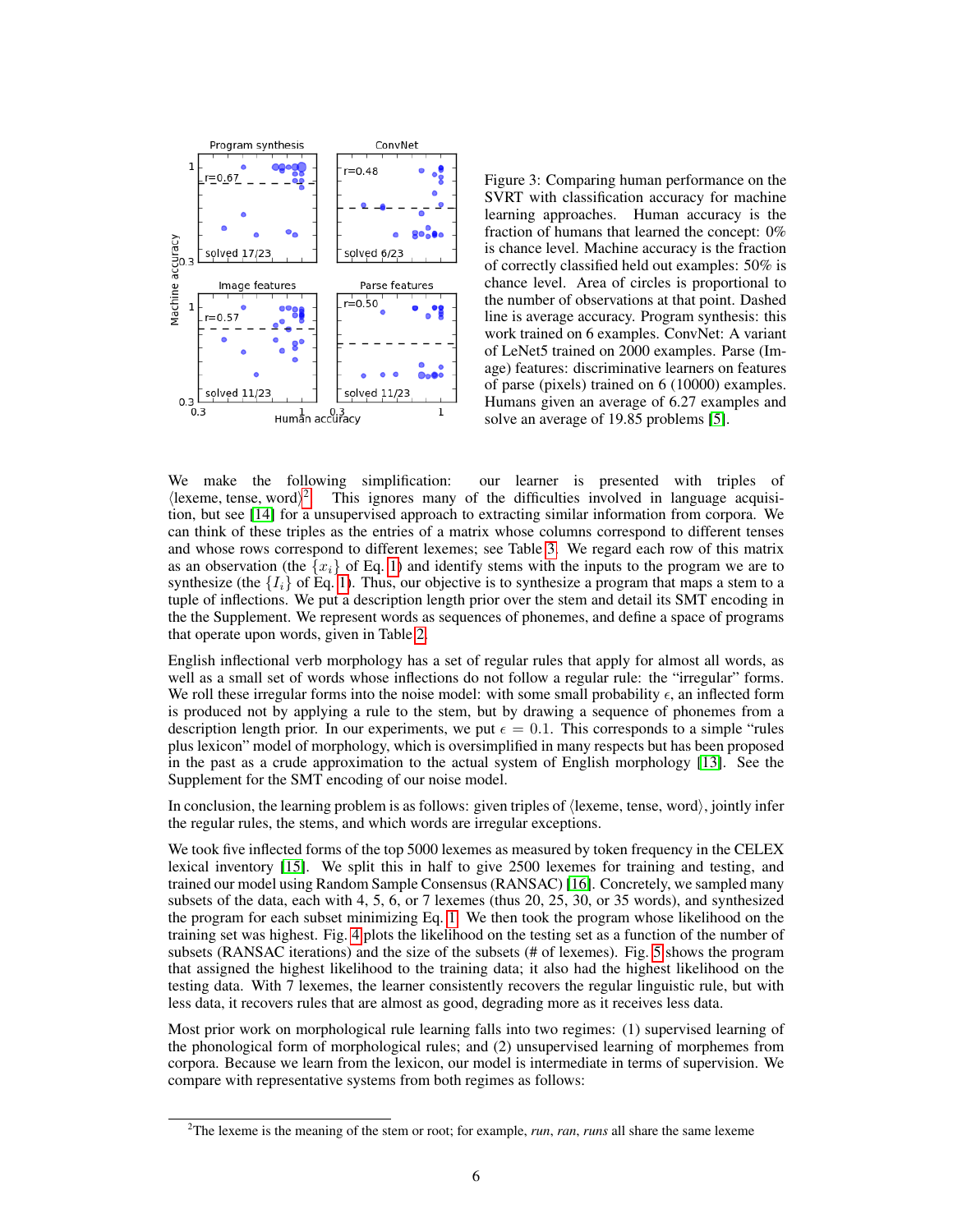| Grammar rule                                                                                                      | English description                                                                               |
|-------------------------------------------------------------------------------------------------------------------|---------------------------------------------------------------------------------------------------|
| $\mathcal{E} \rightarrow \langle \mathcal{C}, \cdots, \mathcal{C} \rangle$                                        | Programs are tuples of conditionals, one for each tense                                           |
| $\mathcal{C} \to \mathcal{R}$ and $\mathcal{C} \to \mathcal{R}$ if $(\mathcal{G}) \mathcal{R}$ else $\mathcal{C}$ | Conditionals have return value $\mathcal{R}$ , guard $\mathcal{G}$ , else condition $\mathcal{C}$ |
| $\mathcal{R} \rightarrow$ stem + phoneme <sup>*</sup>                                                             | Return values append a suffix to a stem                                                           |
| $\mathcal{G} \rightarrow [\mathcal{VPMS}]$                                                                        | Guards condition upon voicing, manner, place, sibilancy                                           |
| $V \rightarrow V' ?$                                                                                              | Voicing specifies of voice $V'$ or doesn't care                                                   |
| $\mathcal{V}' \rightarrow \text{VOICED}$ UNVOICED                                                                 | Voicing options                                                                                   |
| $\mathcal{P} \rightarrow \mathcal{P}'$ ?                                                                          | Place specifies a place of articulation $\mathcal{P}'$ or doesn't care                            |
| $\mathcal{P}' \rightarrow \text{LABIAL}   \cdots$                                                                 | Place of articulation features                                                                    |
| $\mathcal{M} \rightarrow \mathcal{M}'$ ?                                                                          | Manner specifies a manner of articulation $\mathcal{M}'$ or doesn't care                          |
| $\mathcal{M}' \rightarrow$ FRICATIVE $ \cdots$                                                                    | Manner of articulation features                                                                   |
| $S \rightarrow S' ?$                                                                                              | Sibilancy specifies a sibilancy $S'$ or doesn't care                                              |
| $S' \rightarrow$ SIBILANT NOTSIBIL                                                                                | Sibilancy is a binary feature                                                                     |

Table 2: Grammar for the morphology domain. The non-terminal  $\mathcal E$  is the start symbol for the grammar. Each guard  $G$  conditions on phonological properties of the end of the stem: voicing, place, manner, and sibilancy. Sequences of phonemes are encoded as tuples of  $\langle$ length, phoneme<sub>1</sub>, phoneme<sub>2</sub>,  $\cdots$ ). See the Supplement for denotations of each grammar rule.

| Lexeme      | Present    | Past                                                     | 3rd Sing. Pres. Past Part. |             | Prog.                                    |
|-------------|------------|----------------------------------------------------------|----------------------------|-------------|------------------------------------------|
| style       | stail      | staild                                                   | stailz                     | staild      | stailin                                  |
| run<br>rack | ΓAΠ<br>ræk | ræn<br>subscribe sabskratb sabskratba sabskratba<br>rækt | TANZ<br>ræks               | TAN<br>rækt | TANIN<br>səbskraibd səbskraibin<br>rækin |

Table 3: Example input to the morphological rule learner

The Morfessor system [17] induces morphemes from corpora which it then uses for segmentation. We used Morfessor to segment phonetic forms of the inflections of our 5000 lexemes; compared to the ground truth inflection transforms provided by CELEX, it has an error rate of 16.43%. Our model segments the same verbs with an error rate of 3.16%. This experiment is best seen as a sanity check: because our system knows a priori to expect only suffixes and knows which words must share the same stem, we expect better performance due to our restricted hypothesis space. To be clear, we are not claiming that we have introduced a stemmer that exceeds or even meets the state-of-the-art.

In [1] Albright and Hayes introduce a supervised morphological rule learner that induces phonological rules from examples of a stem being transformed into its inflected form. Because our model learns a joint distribution over all of the inflected forms of a lexeme, we can use it to predict inflections conditioned upon their present tense. Our model recovers the regular inflections, but does not recover the so-called "islands of reliability" modeled in [1]; e.g., our model predicts that the past tense of the nonce word *glee* is *gleed*, but does not predict that a plausible alternative past tense is *gled*, which the model of Albright and Hayes does. This deficiency is because the space of programs in Table 2 lacks the ability to express this class of rules.

# 4 Discussion

#### 4.1 Related Work

Inductive programming systems have a long and rich history [4]. Often these systems use stochastic search algorithms, such as genetic programming [18] or MCMC [19]. Others sufficiently constrain the hypothesis space to enable fast exact inference [20]. The inductive logic programming community has had some success inducing Prolog programs using heuristic search [4]. Our work is motivated by the recent successes of systems that put program synthesis in a probabilistic framework [21, 22]. The program synthesis community introduced solver-based methods for learning programs [7, 23, 9], and our work builds upon their techniques.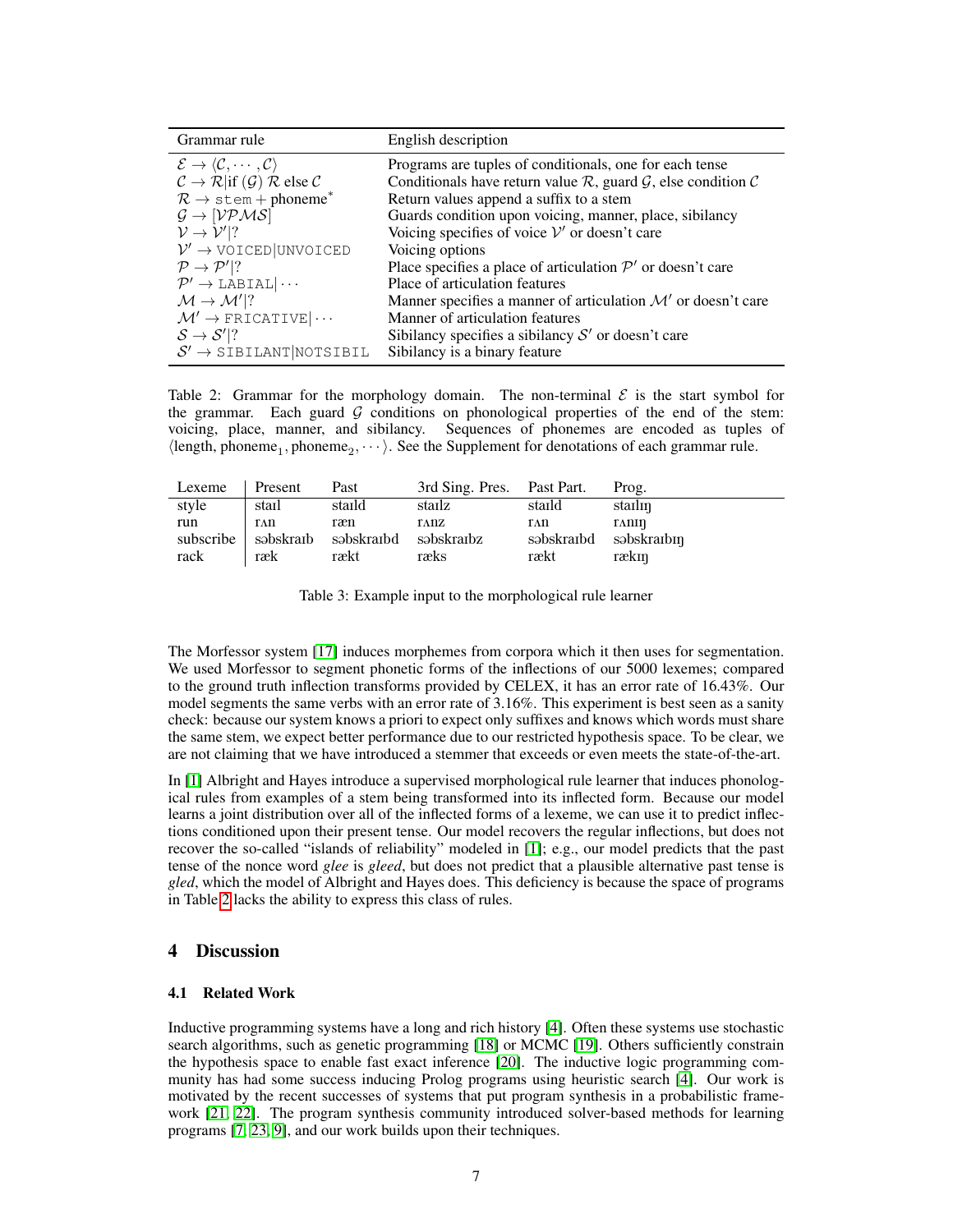

Figure 4: Learning curves for our morphology model trained using RANSAC. At each iteration, we sample 4, 5, 6, or 7 lexemes from the training data, fit a model using their inflections, and keep the model if it has higher likelihood on the training data than other models found so far. Each line was run on a different permutation of the samples.

PRESENT = stem

\n
$$
PAST = if [CORONAL STOP]
$$
\n
$$
stem + id
$$
\n
$$
if [VOLED]
$$
\n
$$
stem + d
$$
\n
$$
else
$$
\n
$$
stem + t
$$
\n
$$
PROG. = stem + mj
$$
\n
$$
3r dSing = if [SIBILANT]
$$
\n
$$
stem + rz
$$
\n
$$
if [VOICED]
$$
\n
$$
stem + z
$$
\n
$$
else
$$
\n
$$
stem + s
$$

Figure 5: Program synthesized by morphology learner. Past Participle program was the same as past tense program.

There is a vast literature on computational models of morphology. These include systems that learn the phonological form of morphological rules [1, 13, 24], systems that induce morphemes from corpora [17, 25], and systems that learn the productivity of different rules [26]. In using a general framework, our model is similar in spirit to the early connectionist accounts [24], but our use of symbolic representations is more in line with accounts proposed by linguists, like [1].

Our model of visual concept learning is similar to inverse graphics, but the emphasis upon synthesizing programs is more closely aligned with [2].We acknowledge that convolutional networks are engineered to solve classification problems qualitatively different from the SVRT, and that one could design better neural network architectures for these problems. For example, it would be interesting to see how the very recent DRAW network [27] performs on the SVRT.

#### 4.2 A limitation of the approach: Large datasets

Synthesizing programs from large datasets is difficult, and complete symbolic solvers often do not degrade gracefully as the problem size increases. Our morphology learner uses RANSAC to sidestep this limitation, but we anticipate domains for which this technique will be insufficient. Prior work in program synthesis introduced Counter Example Guided Inductive Synthesis (CEGIS) [7] for learning from a large or possibly infinite family of examples, but it cannot accomodate noise in the data. We suspect that a hypothetical RANSAC/CEGIS hybrid would scale to large, noisy training sets.

#### 4.3 Future Work

The two key ideas in this work are (1) the encoding of soft probabilistic constraints as hard constraints for symbolic search, and (2) crafting a domain specific grammar that serves both to guide the symbolic search and to provide a good inductive bias. Without a strong inductive bias, one cannot possibly generalize from a small number of examples. Yet humans can, and AI systems should, learn over time what constitutes a good prior, hypothesis space, or sketch. Learning a good inductive bias, as done in [22], and then providing that inductive bias to a solver, may be a way of advancing program synthesis as a technology for artificial intelligence.

#### Acknowledgments

We are grateful for discussions with Timothy O'Donnell on morphological rule learners, for advice from Brendan Lake and Tejas Kulkarni on the convolutional network baselines, and for the suggestions of our anonymous reviewers. This material is based upon work supported by funding from NSF award SHF-1161775, from the Center for Minds, Brains and Machines (CBMM) funded by NSF STC award CCF-1231216, and from ARO MURI contract W911NF-08-1-0242.